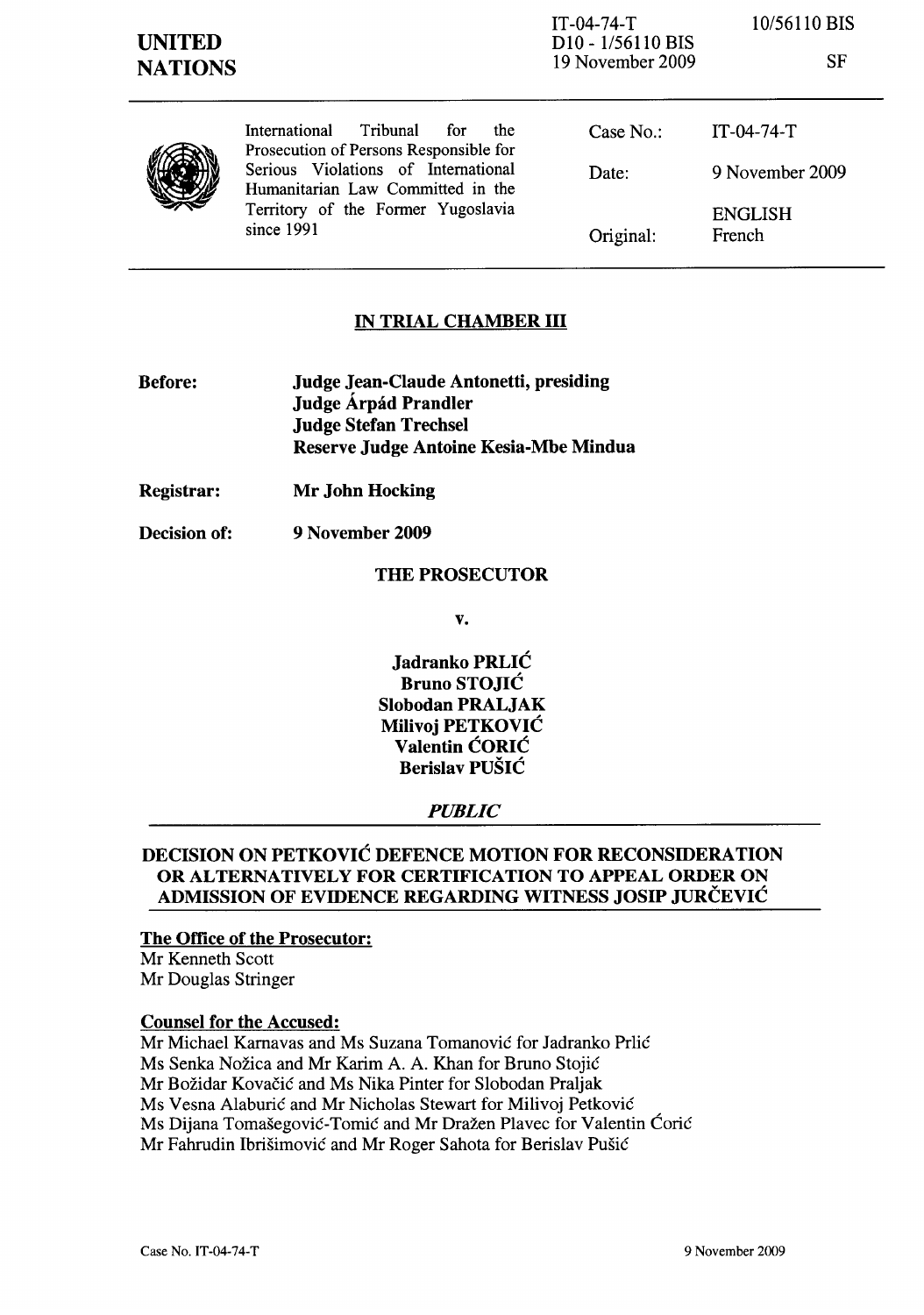**TRIAL CHAMBER III** ("Chamber") of the International Tribunal for the Prosecution of Persons Responsible for Serious Violations of International Humanitarian Law Committed in the Territory of the Former Yugoslavia since 1991 ("Tribunal"),

**SEIZED** of the "Motion of Milivoj Petkovic for Reconsideration of Trial Chamber 6 October 2009 *ordonnance portant sur I' admission d' elements de prevue relatifs au temoin expert Josip Jurcevic* so as to Admit into Evidence 5 further Exhibits Tendered by the Petkovic Defence, alternatively for Certification under Rule 73 (B) for Appeal against the Non-Admission of those 5 Exhibits" filed publicly by Counsel for the Accused Milivoj Petkovic ("Petkovic Defence") on 13 October 2009 ("Motion"), in which the Petkovic Defence requests primarily that the Chamber conduct a further consideration of the "Order on Admission of Evidence Regarding Expert Witness Josip Jurčević", rendered publicly on 6 October 2009 ("Order of 6 October 2009"), and reconsider its decision not to admit exhibits 4D 01359, 4D 01360, 4D 01361, 4D 01052 and 4D 01453;<sup>1</sup> or alternatively, should the Chamber decide to deny the request, certify the said Order to appeal pursuant to Rule 73 (B) of the Rules of Procedure and Evidence ("Rules"), $<sup>2</sup>$ </sup>

**NOTING** the "Prosecution Response to Various Defence Requests for Reconsideration of the Trial Chamber's Decision of 6 October 2009 Denying the Admission of Evidence Tendered through Witness Josip Jurčević", filed publicly by the Office of the Prosecutor ("Prosecution") on 22 October 2009 ("Response"), in which the Prosecution informs the Chamber that, on the one hand, it takes no position on the section of the Motion concerning the reconsideration of the Chamber's Decision not to admit into evidence exhibit 4D 01052, but opposes the Motion with regard to the reconsideration of the Chamber's decision not to admit into evidence exhibits 4D 01359, 4D 01360, 4D 01361 and 4D 01453;<sup>3</sup> and, on the other hand, requests that the Chamber deny the request for certification to appeal the Order of 6

<sup>1</sup> Motion, paras 1 and 21. The Chamber notes that the Petkovic Defence requests amongst others that the Chamber reconsider its decision not to admit Proposed Exhibit 4D 01502; Motion, paras 1 and 21. The Chamber finds that this is an error and that the Petkovic Defence request relates amongst others to the decision not to admit into evidence proposed Exhibit 4D 01052; Motion, paras 5 and 10-12.

 $<sup>2</sup>$  Motion, paras 1 and 16-21.</sup>

<sup>3</sup> Response, paras 3-5.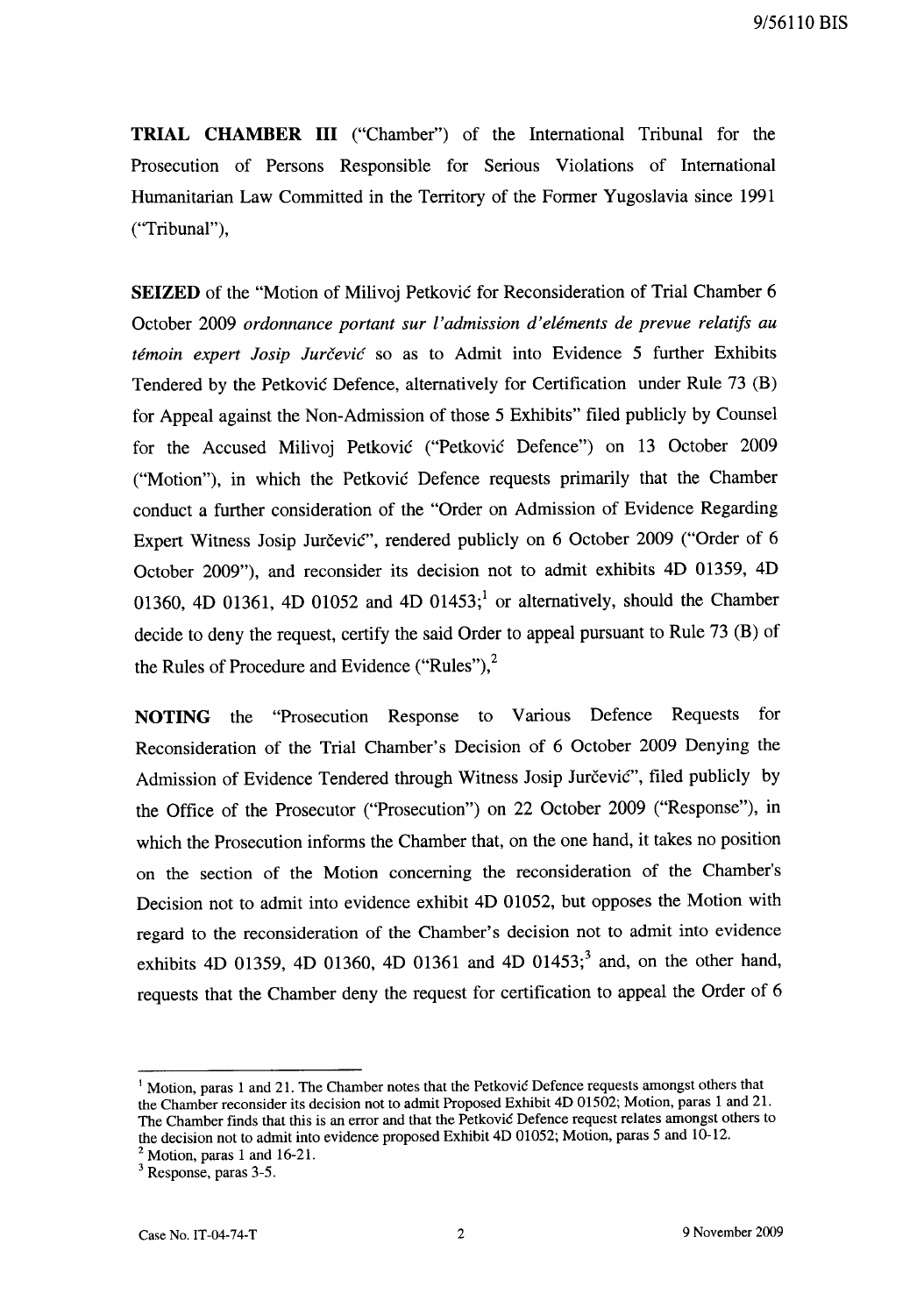October 2009 submitted by the Petkovic Defence on the ground that the requirements of Rule 73 (B) of the Rules have not been met,<sup>4</sup>

**NOTING** the Order of 6 October 2009 in which the Chamber denied the admission into evidence of exhibits 4D 01359, 4D 01360 and 4D 01361, sought for admission by the Petkovic Defence, on the ground that the witness did not attest to the relevance and probative value of these three documents;<sup>5</sup> denied the admisssion of exhibit  $4D$ 01052 on the ground that the Petkovic Defence, by way of witness Josip Jurcevic, failed to establish a sufficient link of relevance between the document and the Amended Indictment of 11 June 2008 ("Indictment"), and denied the admisssion of exhibit 4D 01453, a compilation of excerpts of transcripts from hearings in which witness Smilja A vramov gave testimony in the *Slobodan Milosevic* case, on the ground that the admission of transcripts is governed by Rule 92 *bis* of the Rules,

**CONSIDERING** that the other Defence teams have not filed a response to the Motion,

**CONSIDERING,** firstly, that in respect of the section of the Motion for reconsideration of the Chamber's decision not to admit into evidence exhibits 4D 01359, 4D 01360 and 4D 01361, the Petkovic Defence, by relying on the dissenting opinion of Presiding Judge Jean-Claude Antonetti,<sup>6</sup> submits that the Chamber committed a discernible error in its reasoning applied to the Order of 6 October 2009;<sup>7</sup> it submits in particular that the remarks made by Presiding Judge Jean-Claude Antonetti during the hearing of 15 September 2009 on these three exhibits and the absence of any disagreement or other comment by the other judges in some way led the Petkovic Defence to believe that the Chamber considered that these documents were relevant and that consequently there was no need to take time exploring the matter further with the witness Josip Jurčević, $8$ 

<sup>4</sup> Response, paras 10 and 11.

<sup>5</sup> Order of 6 October 2009.

<sup>&</sup>lt;sup>6</sup> The dissenting opinion of the Presiding Judge of the Trial Chamber on the "Order on Admission of Evidence Regarding Expert Witness Josip Jurcevic" of 6 October 2006, rendered publicly on 7 October 2009.

 $<sup>7</sup>$  Motion, paras 8, 9 and 15.</sup>

<sup>&</sup>lt;sup>8</sup> Motion, paras 8 and 9.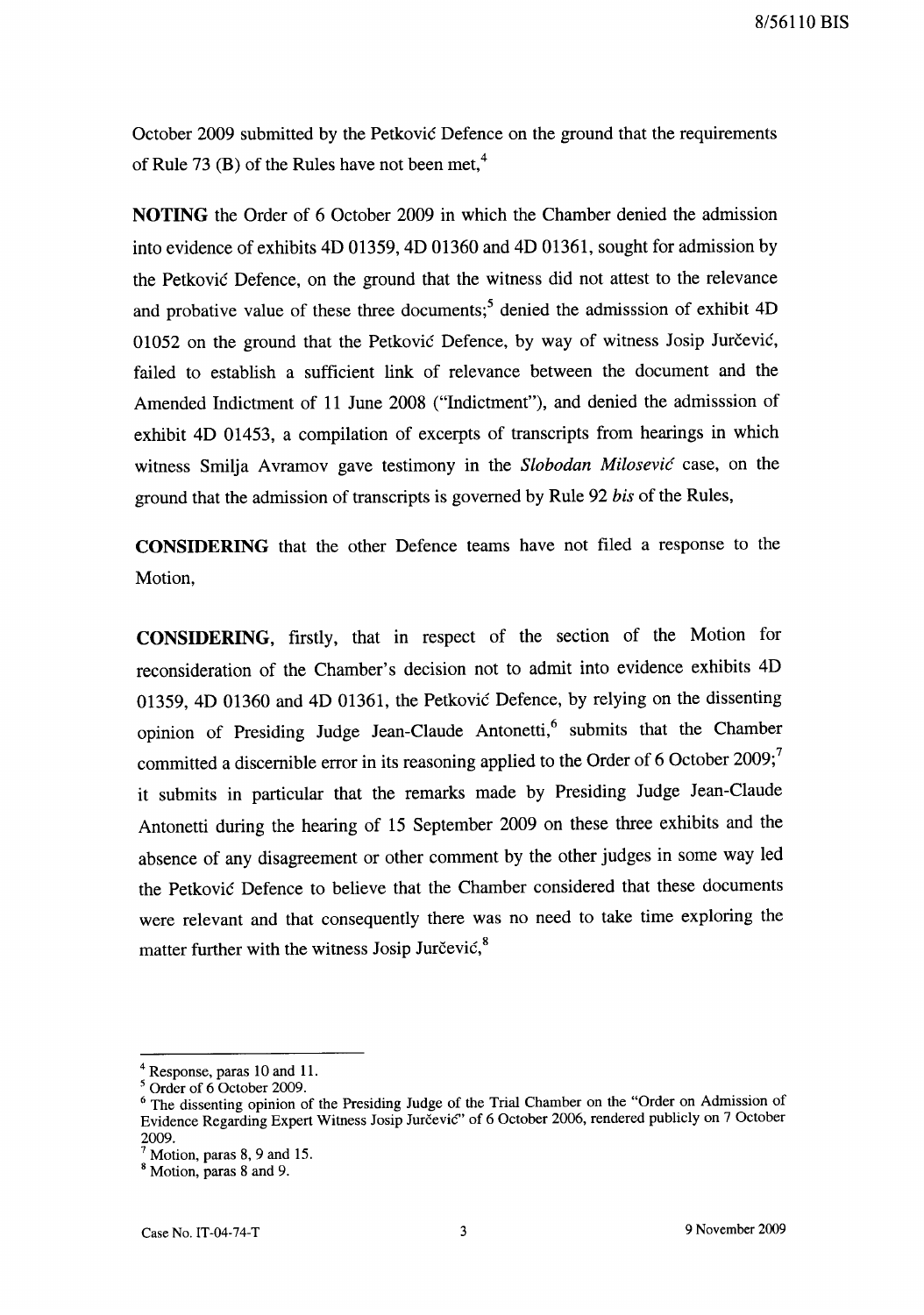CONSIDERING, secondly, that with regard to the section of the Motion on reconsideration of the Chamber's decision not to admit into evidence exhibit 4D 01052, the Petkovic Defence submits that the Chamber committed a discernible error in its reasoning adopted in the Order of 6 October 2009, and puts forward in particular that exhibit 4D 01052 is relevant with regard to the allegations of a joint criminal enterprise made in the Indictment; $9$  that the relevance of the said document consists specifically in the fact that it serves to substantiate the argument of reverse ethnic cleansing by casting doubt on the motives of the RBH Presidency and notably their intention of working towards a peaceful solution of the conflict;<sup>10</sup> that the Prosecution did not object to the admisssion of the said exhibit $11$  and that it would moreover be dangerous for the Chamber not to admit into evidence exhibit 4D 01052 due to its lack of relevance in relation to the allegations in the Indictment when the Chamber is not in a position to determine exactly in which way the Petkovic Defence intends to fit that document into the presentation of its case,  $^{12}$ 

CONSIDERING, lastly, that with regard to the section of the Motion on the reconsideration of the Chamber's decision not to admit into evidence exhibit 4D 01453, the Petkovic Defence submits that the Chamber committed a discernible error in its reasoning adopted in the Order of 6 October 2009; it submits in particular that the Chamber in its arguments cited in the impugned Order<sup>13</sup> did not take into account the Defence's response to the Prosecution's objections; that it notes finally that the Prosecution had no objection to the contents of the said exhibit and that the witness commented on the contents of the said exhibit during his appearance in court;<sup>14</sup>

**CONSIDERING** alternatively that, by relying notably on the dissenting opinion of Presiding Judge Jean-Claude Antonetti in the Order of 6 October 2009 which, according to the Petkovic Defence, constitutes the only reasonable approach to the admission of documents, the Petkovic Defence submits that the decision of the Chamber not to admit into evidence a document which, according to the Defence, directly refutes the Prosecution's arguments, infringes the right of the Accused to a fair trial and his right to present all relevant evidence during the trial and at any

 $<sup>9</sup>$  Motion, paras 10 and 15.</sup>

<sup>&</sup>lt;sup>10</sup> Motion, paras 10 and 11.

 $11$  Motion, paras 3, 5, 10 and 12.

<sup>&</sup>lt;sup>12</sup> Motion, para. 12.

<sup>&</sup>lt;sup>13</sup> IC 01051; Motion, paras 13-15.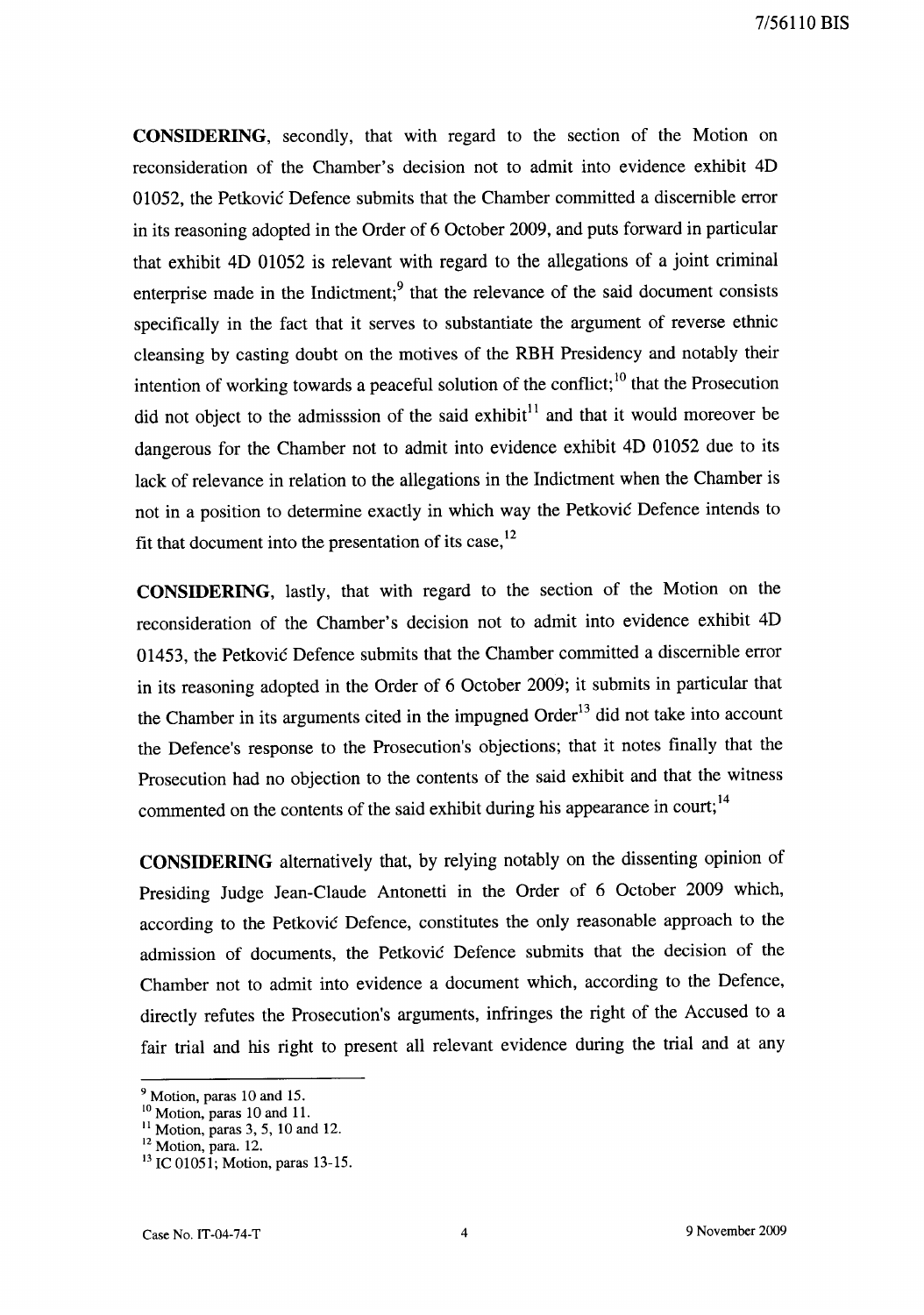possible appeal; 15 that the differences of view between Presiding Judge Jean-Claude Antonetti and the majority of the Chamber on the requirements governing the admission of evidence during the testimony of a witness are sufficiently important ones whose resolution by the Appeals Chamber may materially advance the proceedings by clarifying the requirements for the admission of documents:<sup>16</sup> that the error committed by the Chamber, namely its decision not to admit into evidence the Proposed Exhibits, may affect the fair and expeditious conduct of the proceedings or the outcome of the trial, $17$ 

**CONSIDERING** that in the Response, the Prosecution, while informing the Chamber that it takes no position on the section of the Motion concerning the exhibit 4D 01052.<sup>18</sup> notes nevertheless that the subject of the said Motion, namely the request for reconsideration of the Chamber's decision not to admit into evidence exhibit 4D 01052, does not appear to meet the admissibility criteria for requests on reconsideration as set forth by the Chamber in its "Decision Regarding Requests Filed by the Parties for Reconsideration of Decisions by the Chamber" rendered publicly on 26 March 2009 ("Decision of 26 March 2009"),<sup>19</sup>

**CONSIDERING** secondly that, the Prosecution does not oppose the Motion with regard to reconsideration of the Chamber's decision not to admit into evidence exhibits 4D 01359, 4D 01360 and 4D 01361 on the ground that the criteria for admissibility for reconsideration set forth by the Chamber in its Decision of 26 March 2009 have not been met, $^{20}$  and that the Petkovic Defence will have the opportunity to present these documents by way of another witness or by way of a motion for the admission of documentary evidence pursuant to Rule 89 (C) of the Rules insofar as these documents do not have any particular link to witness Josip Jurčević, $21$ 

**CONSIDERING** thirdly that, the Prosecution opposes the Motion with regard to reconsideration of the Chamber's decision not to admit into evidence exhibit 4D 01453 and reiterates notably the argument it had put forward in support of its

<sup>&</sup>lt;sup>14</sup> Motion, para. 13.

<sup>&</sup>lt;sup>15</sup> Motion, paras 17 and 20.

 $\frac{16}{16}$  Motion, paras 17-19.

<sup>17</sup> Motion, para. 20.

<sup>18</sup> Response, para. 3.

<sup>19</sup> Response, paras 2 and 3.

<sup>20</sup> Response, para. 4.

<sup>21</sup> Response, para. 4.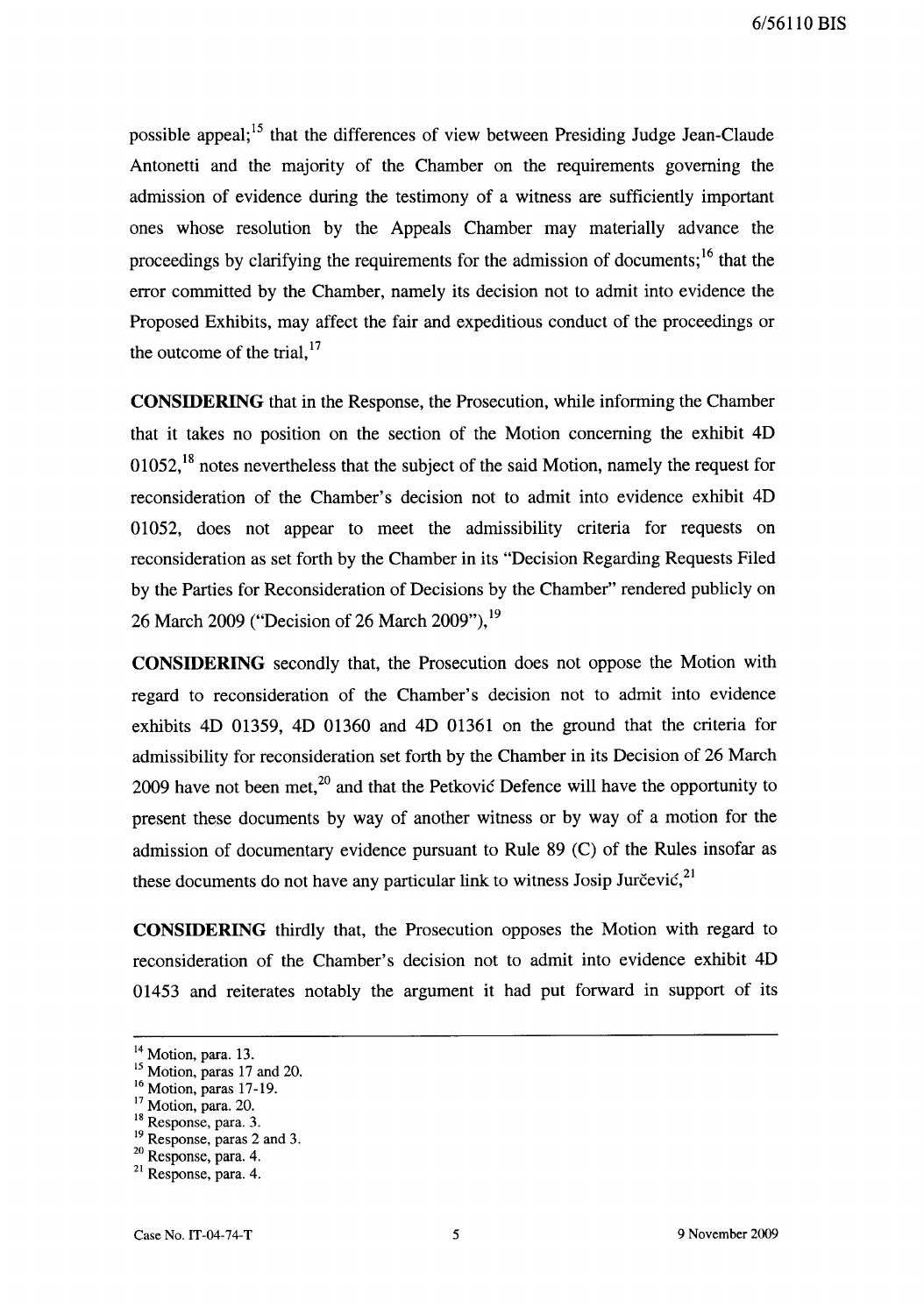objection fonnulated against the request for the admission of the said exhibit submitted by the Petkovic Defence, namely that the admission of a document of this kind is governed by Rules 92 *bis* and 92 *ter* of the Rules.<sup>22</sup>

**CONSIDERING,** finally, that alternatively the Prosecution opposes the request for certification submitted by the Petkovic Defence pursuant to Rule 73 (B) of the Rules by noting that a request for certification to appeal a Chamber's decision does not constitute a right and may only be submitted in exceptional circumstances and that the request must meet the criteria set forth in Rule 73 (B) of the Rules;<sup>23</sup> that moreover the Appeals Chamber found that a Trial Chamber may decide on the relevance, probative value and authenticity of a document during the trial and may consequently rule on its admissibility and that is has equally already found that an Accused cannot claim a violation of his right to a fair trial and request certification to appeal a decision solely on the ground that a minority judge drew up a dissenting opinion on a decision taken by the majority that was not unreasonable and erroneous:  $24$  that finally the fair and expeditious conduct of the proceedings or the outcome of the trial are not endangered by the refusal of the Chamber to admit into evidence the five exhibits, as identified in the Motion, and that the immediate resolution of this issue by the Appeals Chamber would not materially advance the proceedings, <sup>25</sup>

**CONSIDERING** that a Trial Chamber has the inherent power to reconsider its own decisions and that it may allow a request for reconsideration if the requesting party demonstrates to the Chamber that the impugned decision contains a clear error of reasoning or that particular circumstances, which can be new facts or arguments,  $^{26}$ justify its reconsideration in order to avoid injustice,  $27$ 

 $22$  Response, para. 5; List IC 01049.

<sup>&</sup>lt;sup>23</sup> Response, paras 6 and 7.

<sup>&</sup>lt;sup>24</sup> Response, paras 9 and 10.

<sup>&</sup>lt;sup>25</sup> Response, para. 11.

*<sup>26</sup> The Prosecutor v. Stanislav Calic,* Case No. IT-98-29-A, "Decision on Defence's Request for Reconsideration", 16 July 2004, pp. 3 and 4 citing *The Prosecutor v. Laurent Semanza,* Case No. ICTR-97-20-T, Trial Chamber Ill, "Decision on Defence Motion to Reconsider Decision Denying Leave to Call Rejoinder Witnesses", 9 May 2002, para. 8.

<sup>27</sup>*The Prosecutor v. Stanislav Calic,* Case No. IT-98-29-A, "Decision on Defence's Request for Reconsideration", 16 July 2004, pp. 3 and 4 citing *The Prosecutor v. Zdravko Mucic et al.,* Case No. IT-96-21A *bis,* "Judgement on Sentence Appeal", 8 April 2003, para. 49; *The Prosecutor v. Popovic et al.,* Case No. IT-05-88-T, "Decision on Defence Motion for Certification to Appeal Decision Admitting Written Evidence Pursuant to Rule 92 *bis",* 19 October 2006, p. 4.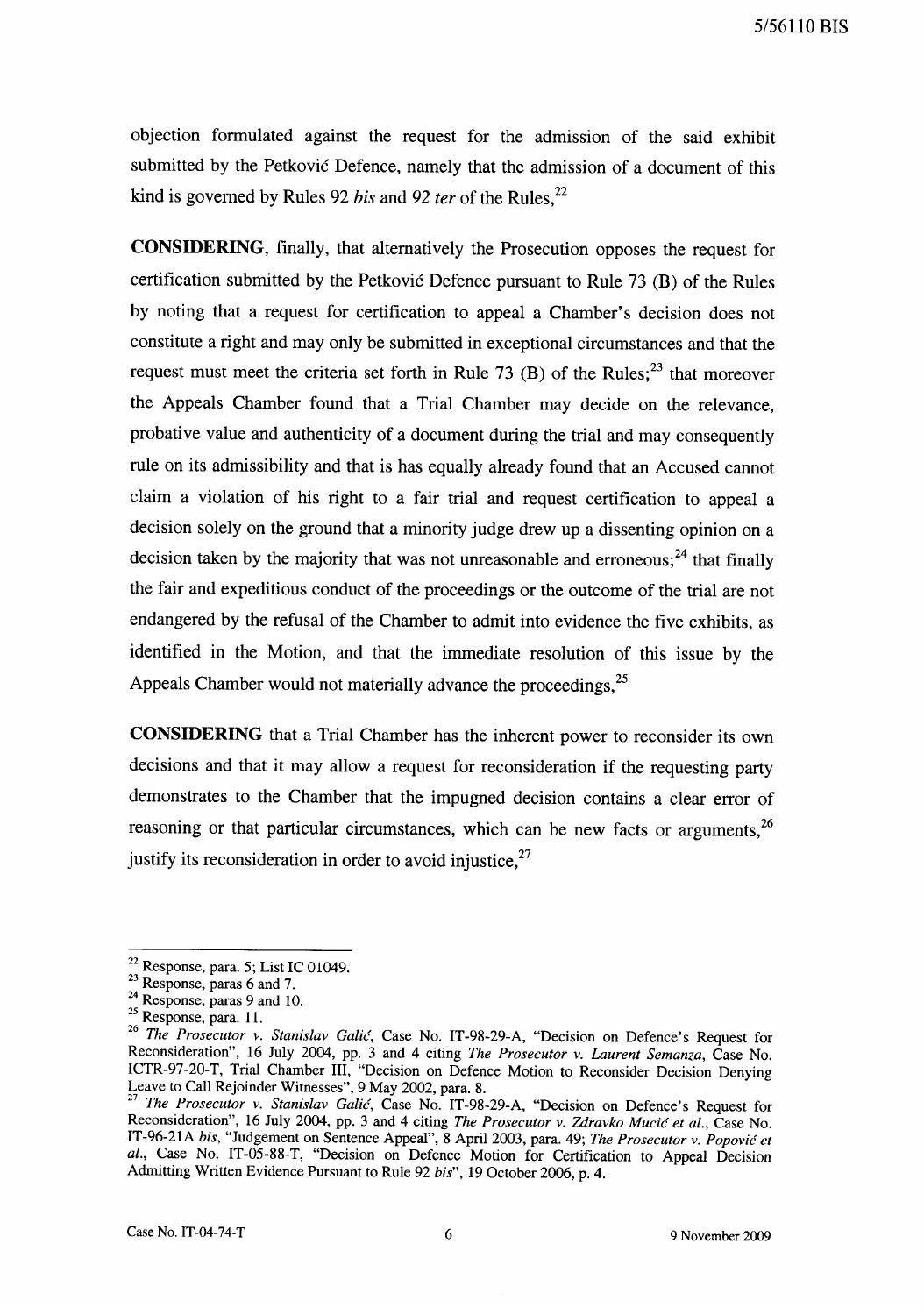**CONSIDERING** that the Chamber recalls the Decision of 26 March 2009, in which, in order to guarantee the proper administration of the trial, it clarifies the requirements with which requests for reconsideration must comply,

**CONSIDERING** that, with regard to the section of the Motion for the reconsideration of the decision not to admit into evidence exhibits 4D 01359, 4D 01360 and 4D 01361, the Chamber notes, as a preliminary observation, that in its Motion, the Petkovic Defence included speculations on the Chamber's conduct<sup>28</sup> which have no place within the argumentative body of a motion in this case; that furthermore the Chamber takes note of the Petkovic Defence's comments on the three above-mentioned exhibits, but recalls that the assessment of the criteria for admissibility of an exhibit is made at the stage of admission and that it is erroneous on the part of the Petkovic Defence to consider a reading of an exhibit's content or an absence of a reaction to such a reading as a steadfast and definitive acknowledgment of the relevance of the said exhibit; that it notes moreover that the Petkovic Defence has not shown that the Chamber for its part committed a discernible error in its reasoning which would require the reconsideration of the Order of 6 October 2009; that the Chamber thus considers that the Petkovic Defence, by way of its Motion, is simply challenging the Chamber's decision in the Order of 6 October 2009 and that consequently it is appropriate to dismiss the Motion with regard to the section of the motion on the reconsideration of the Chamber's decision not to admit into evidence exhibits 4D 01359, 4D 01360 and 4D 01361,

**CONSIDERING** that, with regard to the section of the Motion on the decision not to admit into evidence exhibit 4D 01052, the Chamber finds that, in its Motion, the Petkovic Defence is merely elaborating upon arguments on the relevance of the said exhibit to the Indictment that it had not raised during the presentation of the said exhibit to the witness Josip Jurčević or in its written submissions relating to the Order of 6 October 2009; $^{29}$  that the Chamber notes that the Petkovic Defence has not shown that it was unable to put forward these arguments in its written submissions relating to the Order of 6 October  $2009^{30}$  or to submit them during the presentation of the said exhibit to the witness Josip Jurčević; that the Chamber recalls, in this respect, that a

<sup>&</sup>lt;sup>28</sup> Motion, para. 9, footnote page No. 6: "Moreover, the Trial Chamber would obviously have

disapproved, and probably would have expressed exasperation, if she had proceeded to do so".  $29$  Motion, paras 10-12; IC 01044.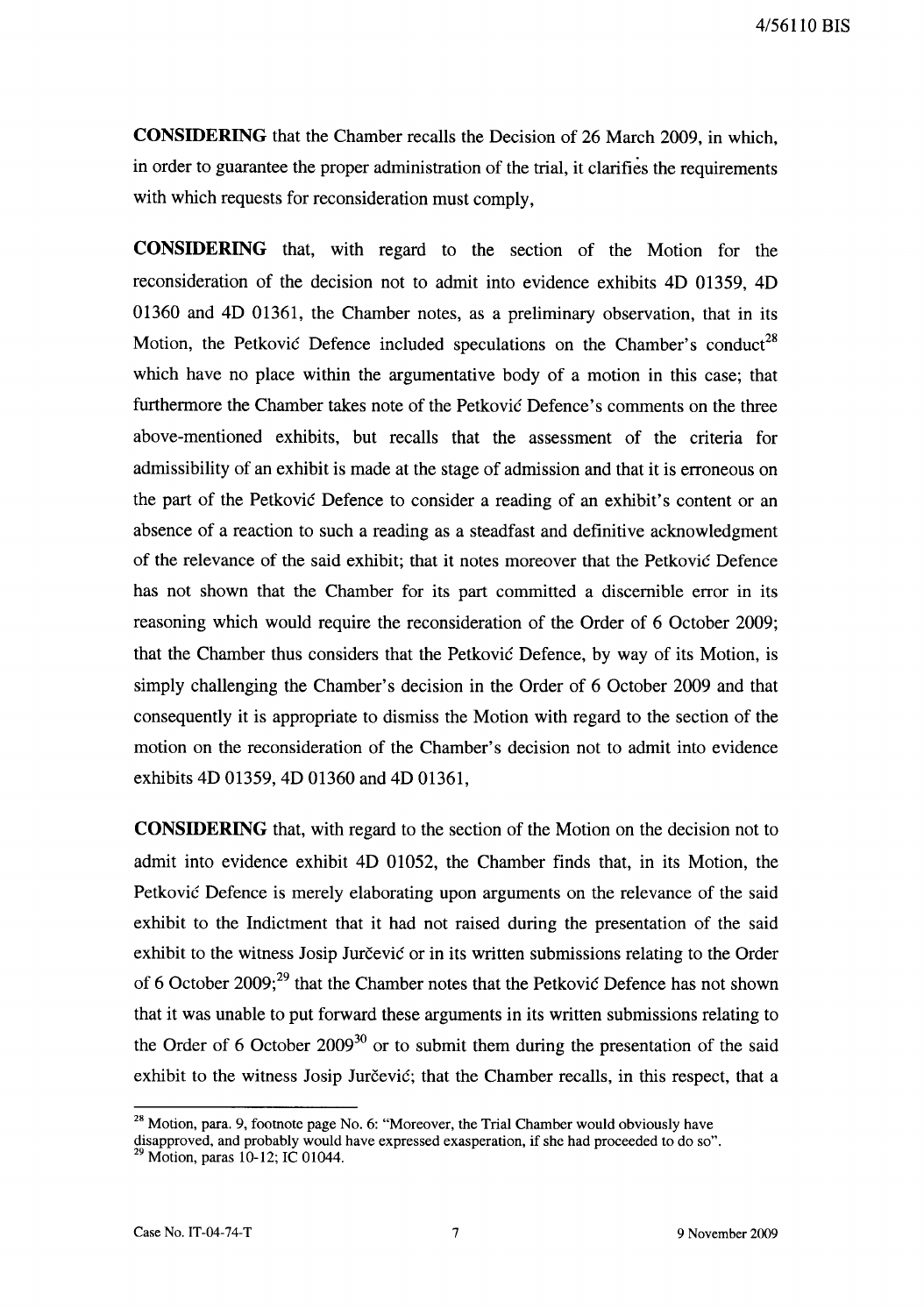new fact within the meaning of the Decision of 26 March 2009 that would justify the reconsideration of a decision is a fact that the party requesting reconsideration could not, on reasonable grounds, present during its initial request for admission or in its reply;<sup>31</sup> that the Chamber considers that such an instance did not occur in the case in point,

**CONSIDERING** that the Chamber notes finally that the Petkovic Defence has not shown that the Chamber committed a clear error in its reasoning in deciding not to admit into evidence exhibit 4D 01052 that would require reconsideration of the Order of 6 October 2009,

**CONSIDERING** that the Chamber considers consequently that, by way of its Motion, the Petkovic Defence is simply challenging the Chamber's decision in its Order of 6 October 2009 and decides as a consequence to dismiss the Motion with regard to the request for reconsideration of the Chamber's decision not to admit into evidence exhibit 4D 01052,

**CONSIDERING** furthermore that the Chamber takes note of the explanations provided by the Petkovic Defence in support of its Motion on the subject of exhibit 4D 01453; that it recalls however that the decision not to admit exhibit 4D 01453 was based on the fact that the admission of transcripts of hearings, whether entire or in part, is governed by Rule 92 *his* of the Rules and that the relevance of the said exhibit and its presentation to the witness Josip Jurčevic were not factors taken into consideration by the Chamber in its decision not to admit into evidence exhibit 4D 01453; that it notes that the Petkovic Defence has not shown that the Chamber committed a clear error in its reasoning that would require the reconsideration of the Order of 6 October 2009; that the Chamber considers that, by way of its Motion, the Petkovic Defence is merely challenging the Chamber's decision in its Order of 6 October 2009 and that consequently it is appropriate to dismiss the Motion with regard to the request for reconsideration of the decision not to admit into evidence exhibit 4D 01453,

<sup>&</sup>lt;sup>30</sup> IC 01044.

<sup>31</sup>*See* notably "Decision on Stojic Defence Motion for Reconsideration of the Order on Admission of Evidence Regarding Witness Dragutin Cehulic", rendered publicly on 11 June 2009, p. 4.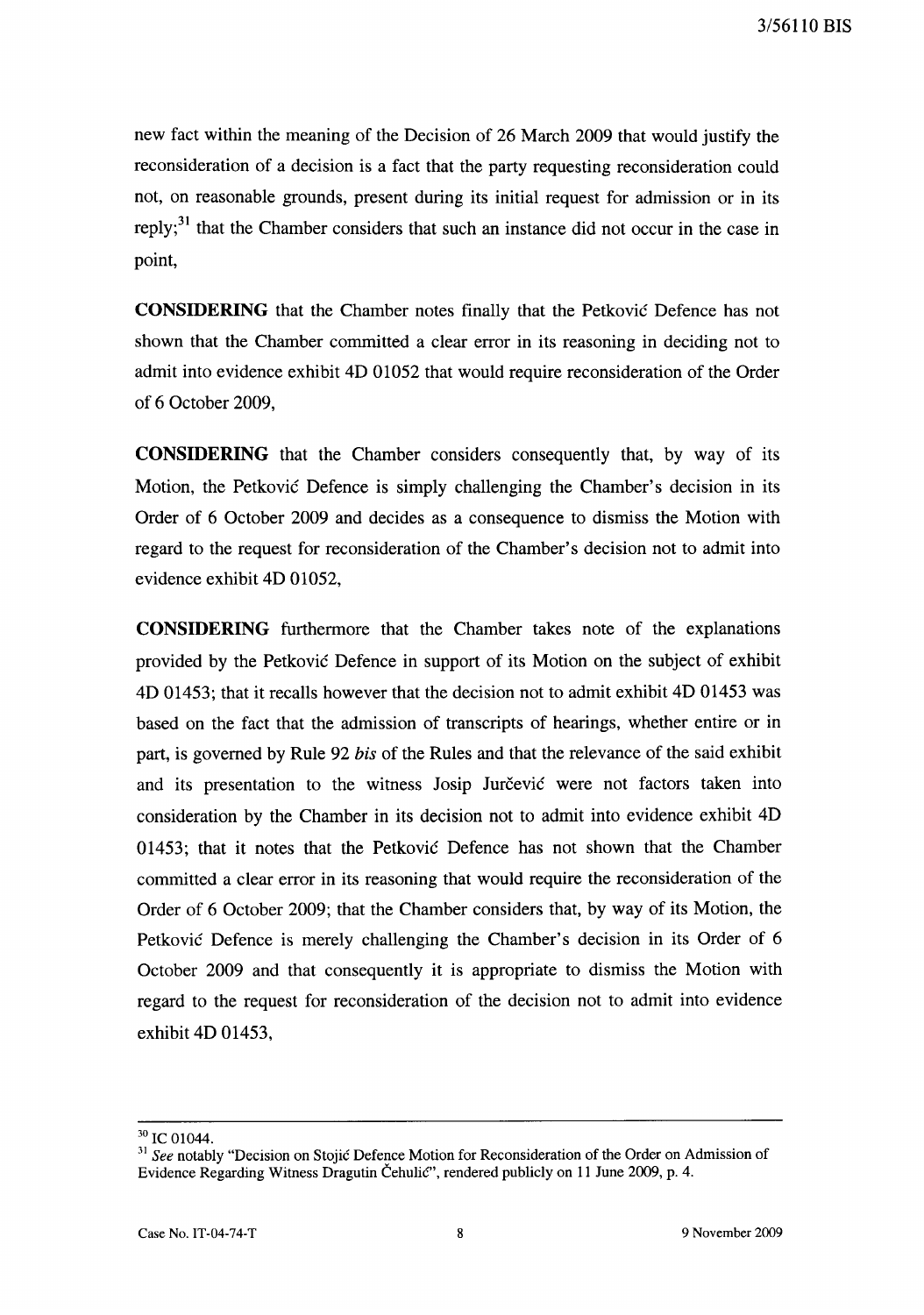**CONSIDERING** that pursuant to Rule 73 (B) of the Rules "Decisions on all motions are without interlocutory appeal save with certification by the Trial Chamber, which may grant such certification if the decision involves an issue that would significantly affect the fair and expeditious conduct of the proceedings or the outcome of the trial, and that an immediate resolution by the Appeals Chamber may materially advance the proceedings";

**CONSIDERING,** consequently, that certification to appeal is a matter for the discretion of the Chamber which must, in any event, make a preliminary assessment that the two cumulative requirements set forth in Rule 73 (B) of the Rules have been met in the case in point. $32$ 

**CONSIDERING** that the Chamber considers that it is crucial to ensure a consistent and clearly distinguishable practice as regards the admissibility of documents and takes this opportunity to draw the attention of the Petkovic Defence to the Appeals Chamber's Decision of 12 January 2009 in which the Appeals Chamber recalled that, according to established Tribunal jurisprudence, a decision or a judgement rendered by the majority has the same binding effect as those rendered unanimously, provided that the decision is not shown to be erroneous, and that an Accused may not submit a request for certification to appeal a decision rendered by a Trial Chamber on the ground that a judge issued a dissenting opinion on the said decision, <sup>33</sup>

**CONSIDERING** that the Chamber is satisfied with the fairness of the Order of 6 October 2009 and that it considers that the Petkovic Defence has not shown that the subject of the Motion, namely the Chamber's decision not to admit into evidence the aforementioned five exhibits presented by way of witness Josip Jurčević and the existence of a difference in opinion between the Presiding Judge Jean-Claude Antonetti and the majority of the Chamber with regard to the principles governing the admission of evidence during the testimony of a witness, constitutes an issue that would significantly affect the fair and expeditious conduct of the proceedings or the outcome of the trial, and that the immediate resolution of this issue by the Appeals

<sup>32</sup>*The Prosecutor v. Pavle Strugar,* Case No. IT-01-42-T, "Decision on Defence Motion for Certification", 17 June 2004, para. 2.

<sup>&</sup>lt;sup>33</sup> "Decision on Jadranko Prlic's Consolidated Interlocutory Appeal against the Trial Chamber's Orders of 6 and 9 October on Admission of Evidence", public, 12 January 2009 ("Decision of 12 January 2009"), para. 27.